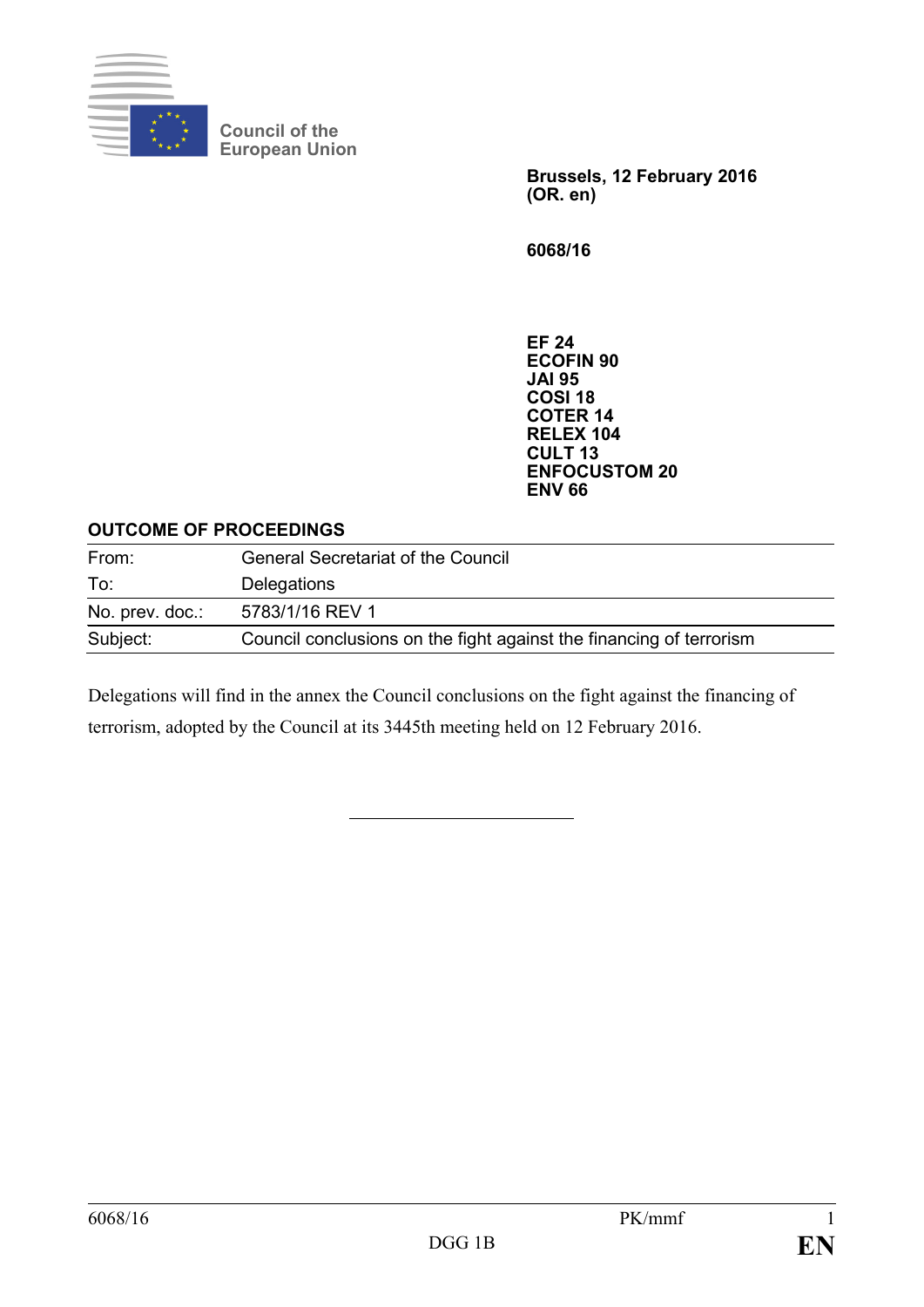The Council:

- 1. RECALLS that the European Council at its meeting of 17 and 18 December 2015 concluded that the Council and the Commission would take rapid further action against terrorist finance in all domains identified by the Council of 20 November**[1](#page-1-0)** ;
- 2. TAKES NOTE OF the ongoing work of the Council and of the United Nations, Europol, the Financial Action Task Force (FATF), the Global Counter-Terrorism Forum, the Global Coalition to Counter ISIL and other international bodies in combating the financing of terrorism;
- 3. WELCOMES the Commission's Action Plan to strengthen the fight against the financing of terrorism of 2 February 2016 **[2](#page-1-1)** , which takes into account responses of Member States to a Commission's questionnaire and contains both legislative and non-legislative actions and initiatives, which should be implemented in full respect of the Treaties;

<span id="page-1-0"></span> $\frac{1}{2}$  Doc. 28/15

<span id="page-1-1"></span>**<sup>2</sup>** Doc. 5782/16 + ADD1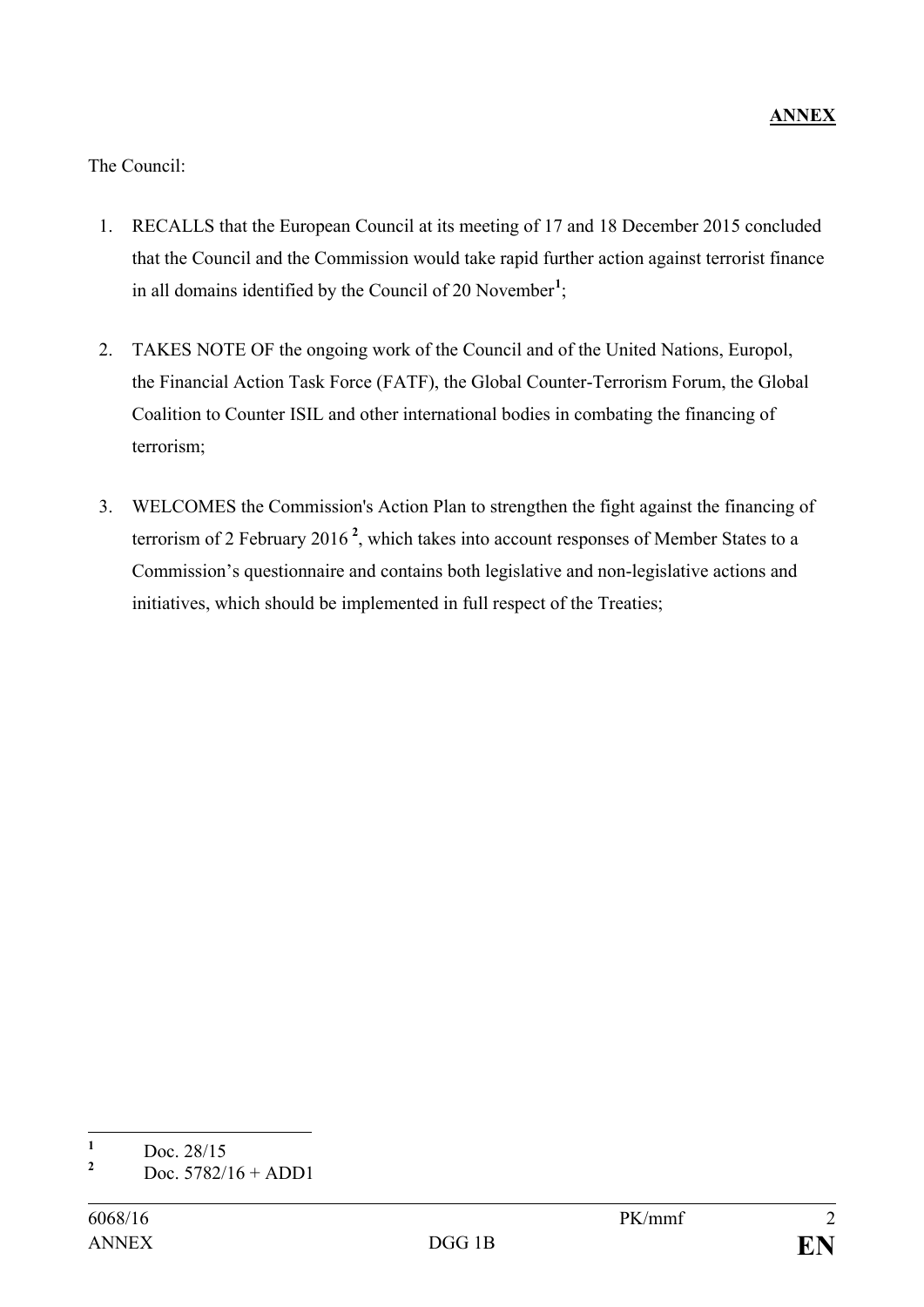- 4. UNDERLINES the importance of achieving rapid progress on legislative actions identified by the Commission, in particular in, but not limited to:
	- the field of virtual currencies,
	- the strengthening of the access to information, such as access to bank and payment account information, by Financial Intelligence Units (FIUs),
	- appropriate measures on pre-paid instruments, and
	- measures against illicit cash movements;

CALLS therefore on the Commission to submit targeted amendments, based on proper analysis, to the  $4<sup>th</sup>$  Anti-Money Laundering Directive  $(AMLD)<sup>3</sup>$  $(AMLD)<sup>3</sup>$  $(AMLD)<sup>3</sup>$  and if necessary to the 2<sup>nd</sup> Payment Services Directive<sup>[4](#page-2-1)</sup> as soon as possible, and no later than the second quarter of 2016, and to the Cash Controls Regulation**[5](#page-2-2)** no later than the fourth quarter of 2016;

5. URGES Member States to swiftly implement the Anti-Money Laundering (AML) package**[6](#page-2-3)** , aiming for implementation before the end of 2016, AGREES TO regularly take stock of the progress at its meetings and UNDERLINES that the targeted amendments to the 4<sup>th</sup> AMLD should not interfere with its current transposition;

<span id="page-2-0"></span><sup>&</sup>lt;sup>3</sup> Directive (EU) 2015/849 of the European Parliament and of the Council of 20 May 2015 on the prevention of the use of the financial system for the purposes of money laundering or terrorist financing

<span id="page-2-1"></span>**<sup>4</sup>** Directive 2007/64/EC of the European Parliament and of the Council of 13 November 2007 on payment services in the internal market

<span id="page-2-2"></span><sup>&</sup>lt;sup>5</sup> Regulation 1889/2005 of the European Parliament and of the Council of 26 October 2005 on controls of cash entering or leaving the Community

<span id="page-2-3"></span>**<sup>6</sup>** 4th AMLD and Regulation (EU) 2015/847 of the European Parliament and of the Council of 20 May 2015 on information accompanying transfers of funds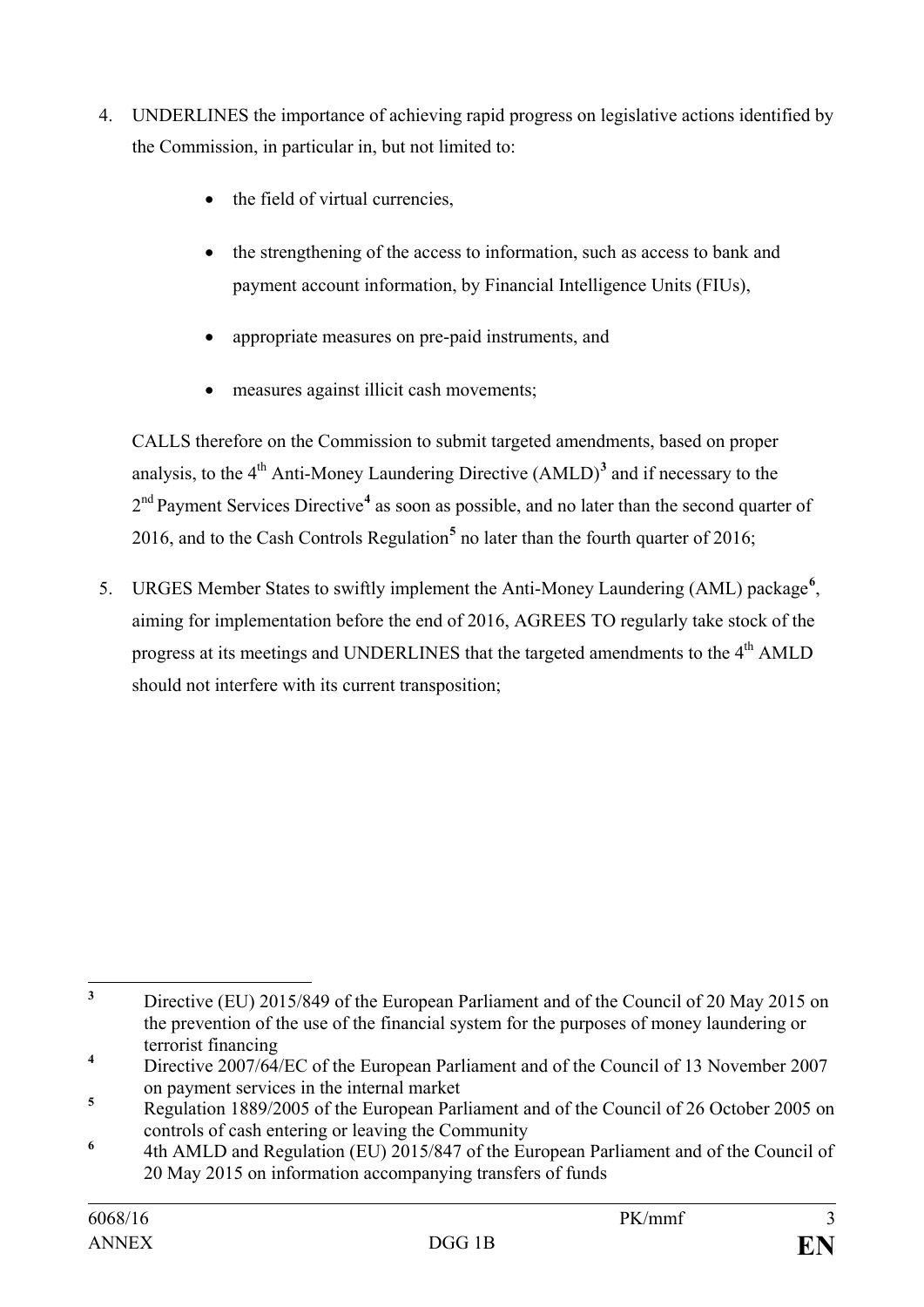- 6. COMMITS TO intensify the work on further improving the cooperation and the exchange of information between Member States' FIUs, notably through:
	- sharing of best practices with regard to exchange of information in view of effective and consistent implementation of the respective provisions of the  $4<sup>th</sup>$  AMLD in the course of the ongoing work on its transposition;
	- encouraging FIUs to accelerate their mapping exercise, and, depending on the results of this exercise, INVITES the Commission to consider appropriate measures to tackle any obstacles to effective cooperation and information exchange;

WELCOMES, in this context, the Commission's engagement with the Egmont Group of FIUs and the FATF;

- 7. UNDERLINES also the importance of achieving rapid progress in the field of non-legislative actions identified by the Commission in its Action Plan, such as the accelerated and effective implementation of United Nations' freezing measures and the identification of third countries with strategic deficiencies in the area of countering terrorist financing, no later than 1 May 2016;
- 8. CALLS for the immediate establishment with the assistance of the EEAS/the Commission, in any case no later than 1 May 2016, of an EU-platform, where possible making use of existing infrastructure and information tools, to allow Member States to share on a voluntary basis publicly available information on persons and entities with regard to whom individual Member States have imposed a terrorism-related asset freeze under Member States' national legislation pursuant to UNSC Resolution 1373 (2001);